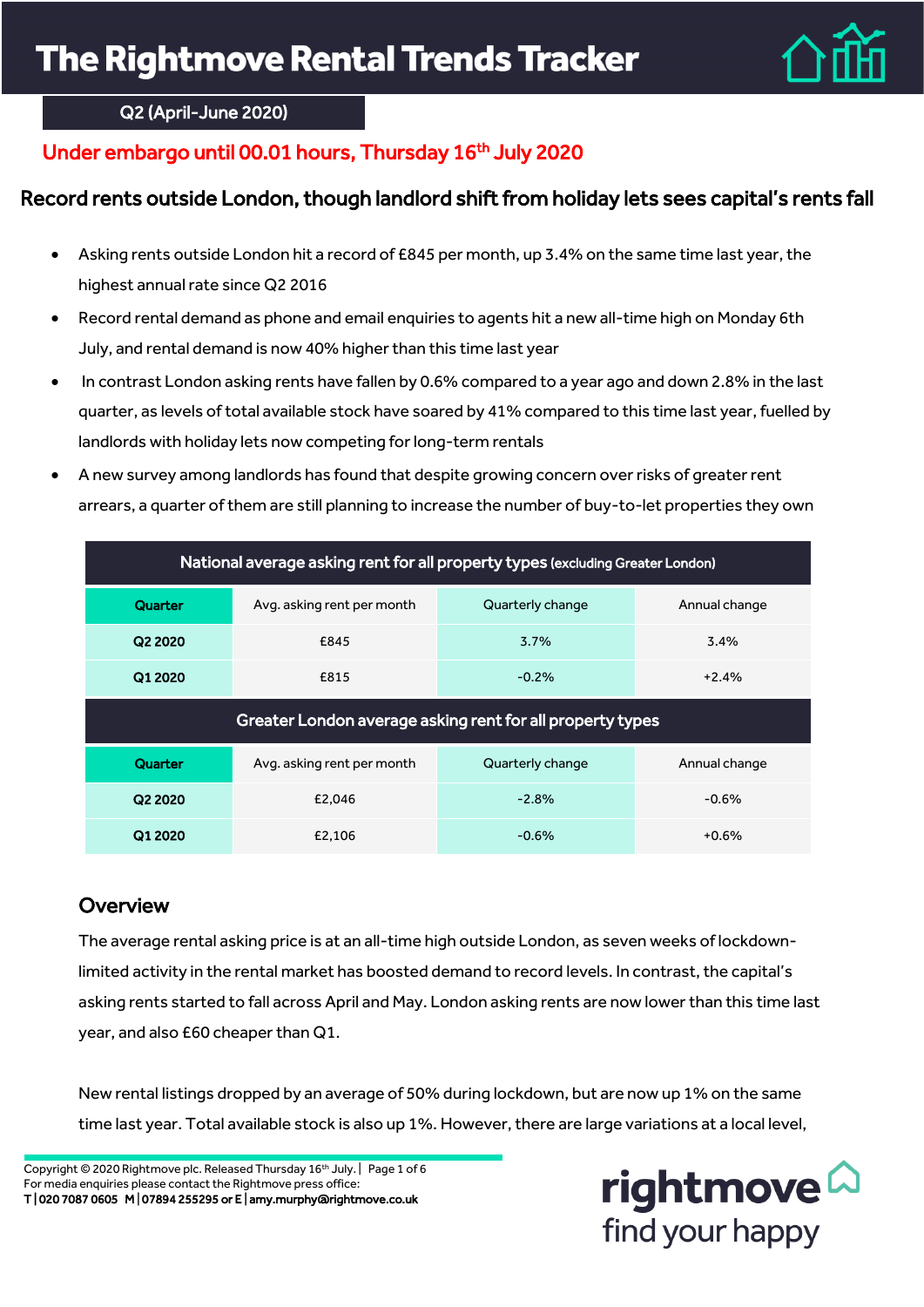

with total available stock currently up 41% in London and up 34% in Edinburgh, fuelled in-part by a surge in long-term rental supply from the curtailed holiday short-let market.

Overall rental demand is at a record high and so this may lead to further upwards price pressure except in areas of over-supply. Monday is usually the busiest day for people enquiring about rental property, and it hit a record on Monday 6<sup>th</sup> July. Compared to this time last year demand is now 40% higher across Great Britain.

A study by Rightmove among over 400 landlords found that their biggest concern is their tenants falling into arrears, with over half (54%) saying that this was a worry. Despite the various challenges in the rental sector, a quarter of them are still planning to expand their portfolio. This may now be boosted further by the recent stamp duty holiday announcement, as although they have to pay the additional 3% they will still make savings on the total amount of stamp duty payable.

Rightmove's Commercial Director and Housing Market Analyst Miles Shipside said: "The pause in the rental market has led to some distorted figures over the past few months, especially in cities where landlords with short-term lets made the swap to instead try and find a long-term tenant. Both rents outside London and demand being at a record high isn't good news for many tenants looking to move right now, especially as we know there will be even more competition for those attractive properties with more space, bigger gardens and a spare room.

"There are early signs that some existing London renters are looking to move further afield, adding to the large increase in the number of properties up for rent on Rightmove in the capital, so prospective tenants there could find there's some room to negotiate especially if they are happy to sign a longerterm contract than usual. Many renters may feel they've been left out of the chancellor's recovery packages, but one glimmer of hope is that the temporary stamp duty savings may entice more investors to expand their portfolio. If this does happen we could see more choice for tenants and in turn prices may stabilise for a while, but it will take some time."

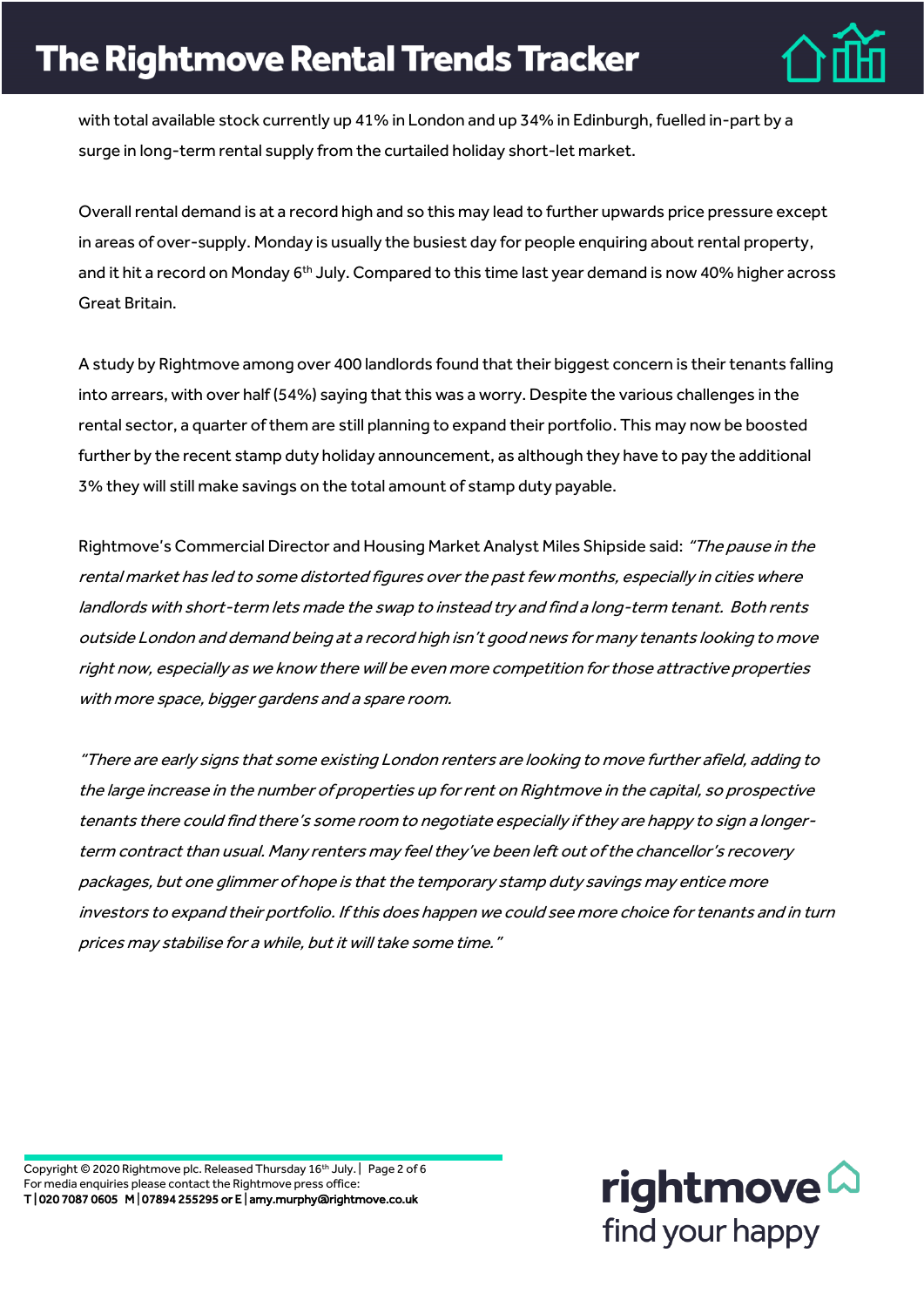



## National quarterly change in average asking rents

Copyright © 2020 Rightmove plc. Released Thursday 16<sup>th</sup> July. | Page 3 of 6 For media enquiries please contact the Rightmove press office: T | 020 7087 0605 M | 07894 255295 or E | amy.murphy@rightmove.co.uk

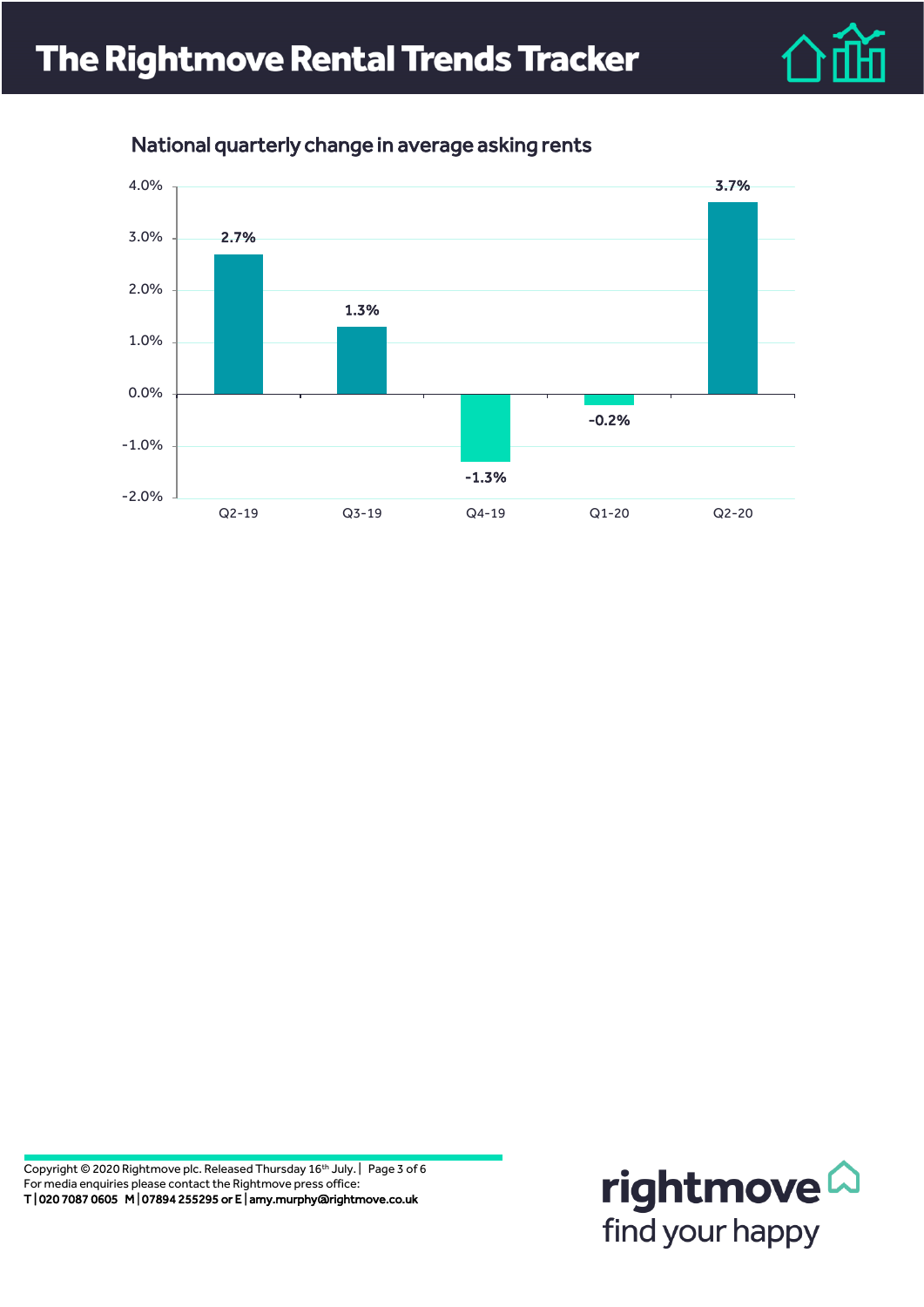

## Regional trends



Copyright © 2020 Rightmove plc. Released Thursday 16th July. | Page 4 of 6 For media enquiries please contact the Rightmove press office: T | 020 7087 0605 M | 07894 255295 or E | amy.murphy@rightmove.co.uk

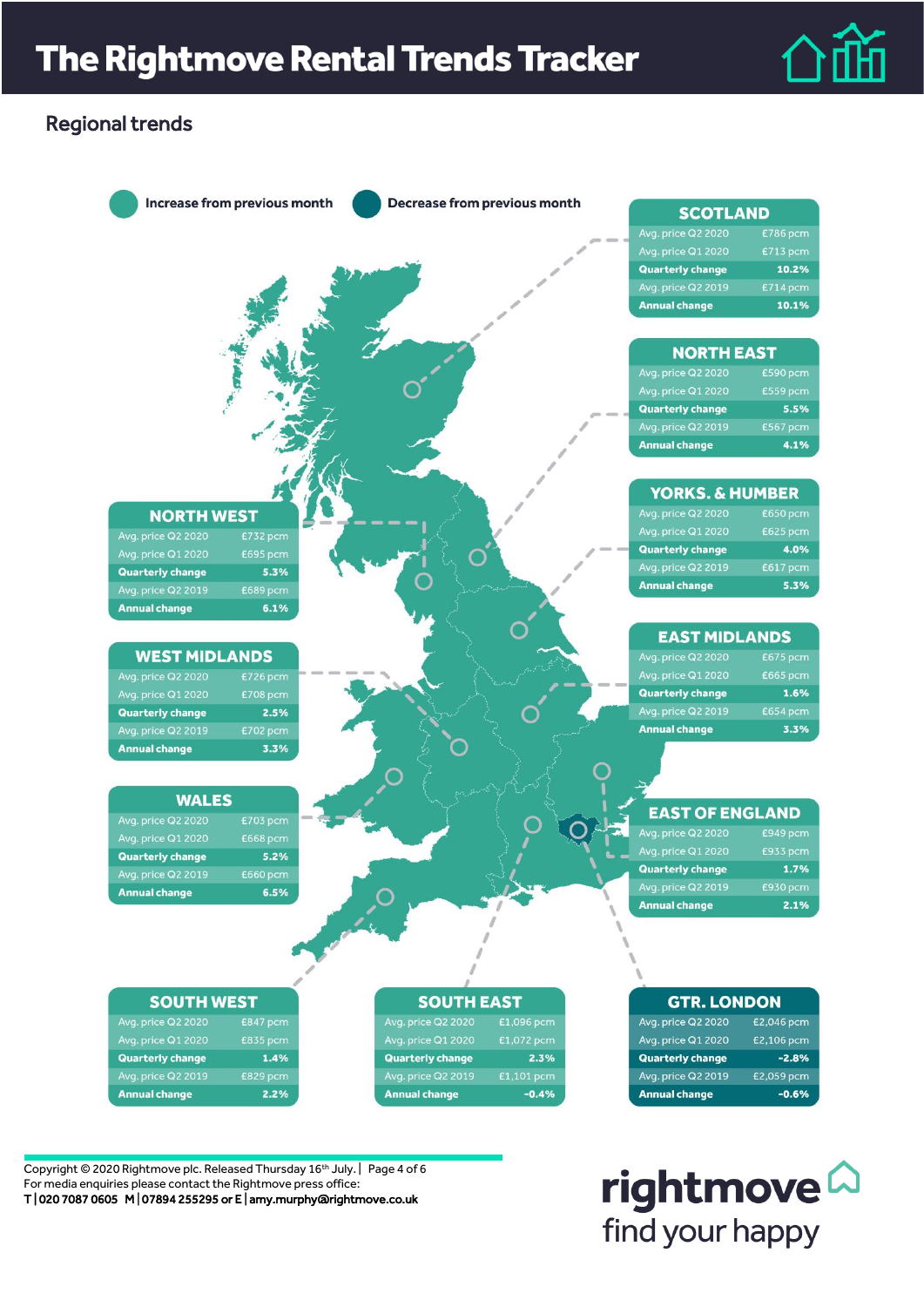# **The Rightmove Rental Trends Tracker**



### Top five highest growth areas outside Greater London Q2 2020

| Area                         | Avg. asking rent<br>per month (2 bed)<br>Q2 2019 | Avg. asking rent<br>per month (2 bed)<br>Q2 2020 | Annual<br>change |
|------------------------------|--------------------------------------------------|--------------------------------------------------|------------------|
| Liverpool                    | £625                                             | £701                                             | 12.1%            |
| Sheffield                    | £635                                             | £695                                             | $9.4\%$          |
| Cobham, Surrey               | £1.371                                           | £1.494                                           | 8.9%             |
| Bury St. Edmunds, Suffolk    | £849                                             | £924                                             | 8.8%             |
| Lytham St. Annes, Lancashire | £579                                             | £630                                             | 8.8%             |

### Top five most in-demand areas outside Greater London

| Area                           | Avg. asking rent per month<br>(2 bed) Q2 2020 |
|--------------------------------|-----------------------------------------------|
| Oldham, Greater Manchester     | £567                                          |
| Prenton, Wirral, Merseyside    | £537                                          |
| Bootle, Merseyside             | £576                                          |
| Leigh, Greater Manchester      | £473                                          |
| Birkenhead, Wirral, Merseyside | £504                                          |

### Top five highest growth areas in Greater London Q2 2020

| <b>Area</b>   | Avg. asking rent per month<br>(2 bed) - Q2 2019 | Avg. asking rent per month<br>(2 bed) – Q2 2020 | Annual<br>change |
|---------------|-------------------------------------------------|-------------------------------------------------|------------------|
| Barking       | £1,265                                          | £1.445                                          | 14.2%            |
| <b>Ilford</b> | £1.276                                          | £1.412                                          | 10.7%            |
| Wembley       | £1,500                                          | £1.643                                          | 9.5%             |
| Forest Hill   | £1.356                                          | £1,446                                          | 6.6%             |
| Sutton        | £1.259                                          | £1,341                                          | 6.5%             |

### Top five most in-demand areas in Greater London

| <b>Area</b>           | Avg. asking rent per month<br>(2 bed) - Q2 2020 |
|-----------------------|-------------------------------------------------|
| Sidcup                | £1,185                                          |
| Wallington            | £1,190                                          |
| <b>Blackfen</b>       | £1,193                                          |
| <b>Chadwell Heath</b> | £1,153                                          |
| Welling               | £1,183                                          |

Copyright © 2020 Rightmove plc. Released Thursday 16th July. | Page 5 of 6 For media enquiries please contact the Rightmove press office: T | 020 7087 0605 M | 07894 255295 or E | amy.murphy@rightmove.co.uk